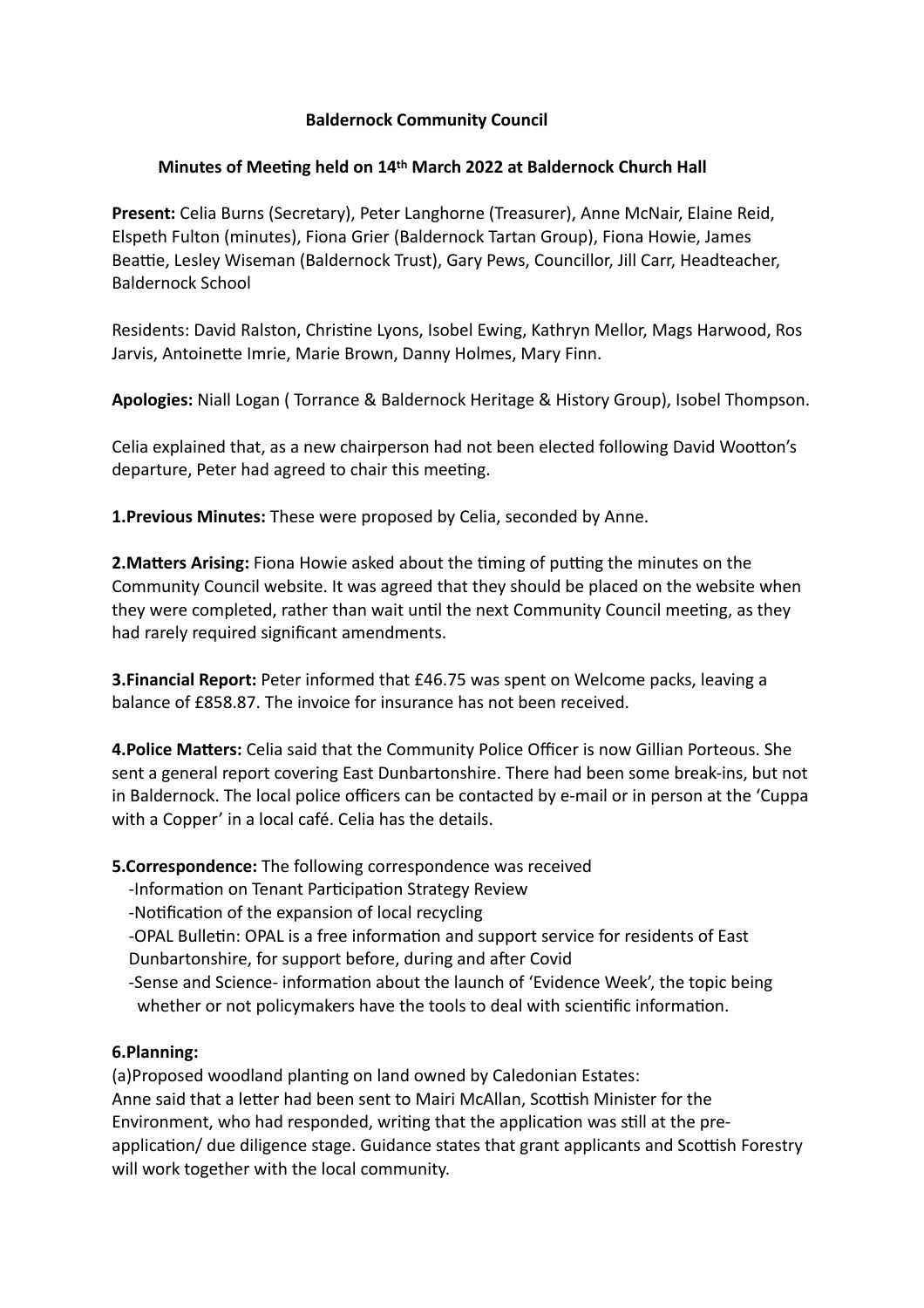Anne said that there is a Register online of applications for grants for tree planting; there were no recent applications for East Dunbartonshire. We should continue to check the Register.

Danny said that there had been a meeting between local farmers and the representative from Galbraiths, agent for Caledonian Estates. The representative had acknowledged that the description of local farmland as 'unproductive/grazing land' was wrong. He explained that the tree planting plan was currently at a consultative stage. He appeared surprised that there was some opposition to the plan. The farmers had suggested areas of local land which would be suitable for tree planting, including land at Kenmure, Bishopbriggs. The agent had said that this area was unsuitable because of mineshafts. Danny wondered if there was any knowledge about mineshafts in this area?

Antoinette and Danny pointed out that farmland which had trees planted on it could not be reclaimed for farmland for the foreseeable future. Danny said that nationally food produce had dropped by 60%, and there were implications for the half a million people employed in food production, were similar plans implemented nationally. David Ralston pointed out the economic gains to be made by Caledonian Estates by tree planting.

At this point Cllr Pews joined the meeting. Peter brought him up to date with the discussion. There was some criticism of the management of the local woodland.

Isobel Ewing suggested that a sub group be set up to prepare a submission, should an application for a grant be made. This was agreed, the group to be comprised of Elspeth Fulton, Anne McNair, Antoinette Imrie, Kathryn Mellor, and Christine Lyons.

(b)Application for building plot, Glenorchard Road, Balmore (Ref TP/ED/22/0164) It was noted that permission had been granted, with conditions. but any building proposed would still require planning approval.

(c) Application for change to garden ground, Newlands, Glenorchard Road, Balmore (Ref TP/ ED/21/0632) It was noted that this application had been refused.

**7. Roads:** Celia stated that she had written to the Roads Department about the drainage problems next to the Sailing Club.

She noted that the corner of Fluchter Road was also bad.

There were several complaints from residents present regarding flooding and potholes. The Linn Road had become almost impassable due to deep potholes.

Lesley made the point that, if the drainage problems were sorted, there would not be as many potholes.

Gary said that he had reported to Council officials all of the problems with local roads which had been raised at Community Council meetings. However, there were difficulties with the budget available for road repairs.

Celia said that, if residents let her know about the problems with local roads, she would collate the information and send it to the Council.

Ros Jarvis suggested that a representative from the Roads Department be invited to a Community Council meeting again. Vehicles travelling along local B roads remained an issue.

**8.Broadband:** Lesley provided an update. Out of 430 local properties, 350 are eligible for vouchers. 123 households have pledged for the scheme; another 64 are required to make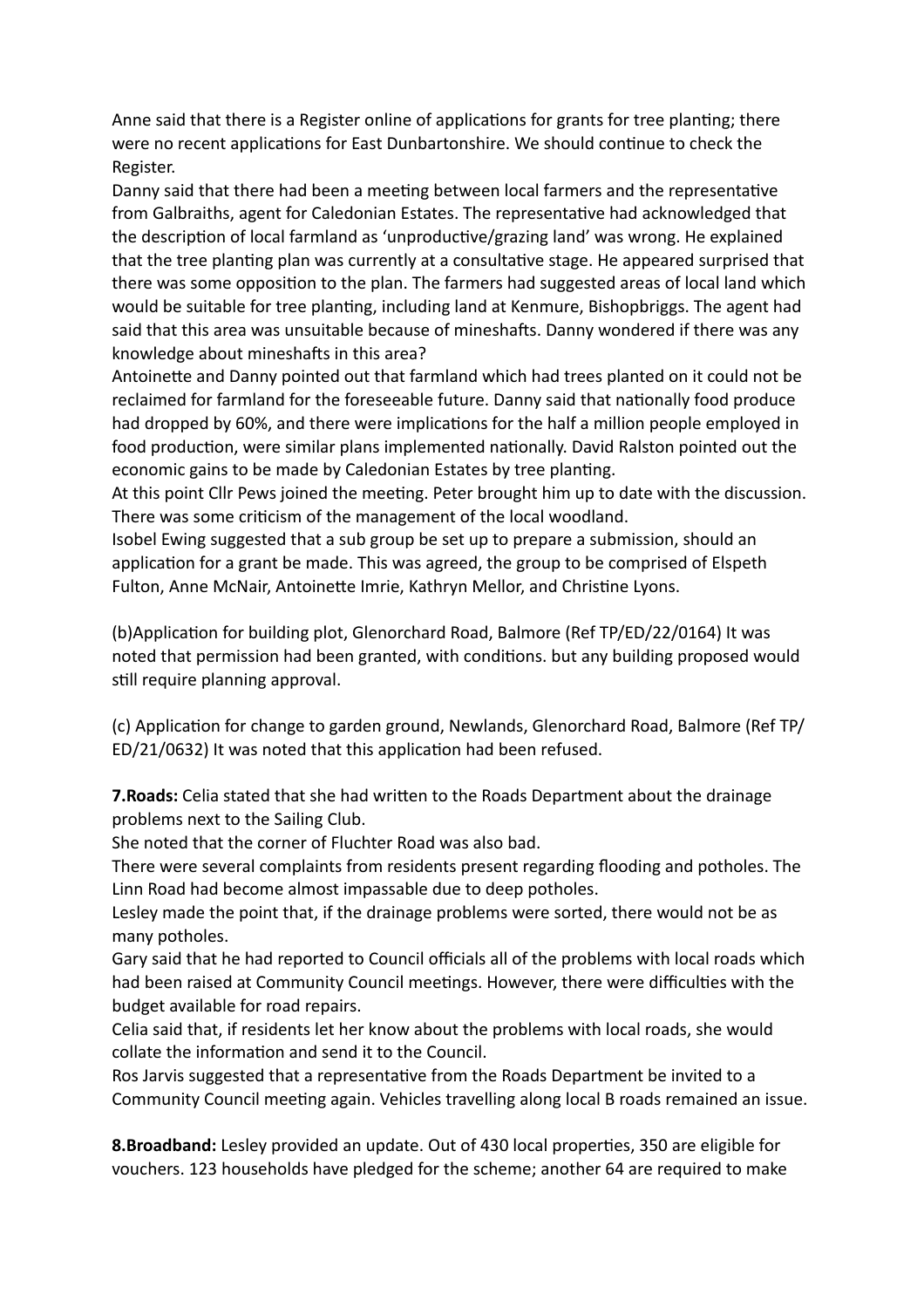the scheme viable. It might be that the people in properties in Torrance are not aware of the scheme, as they do not receive the information distributed in Baldernock. To ensure that people are aware of the need to sign up, it may be necessary to 'knock on doors'. Lesley will co-ordinate those present who volunteered to do this.

**9.Baldernock Tartan Group:** Fiona Grier informed that the products made from the two bolts of lambswool had been sold out, and there was a waiting list for items. The tartan is owned by Baldernock Community Council in that the Council's permission is required before anyone can weave or use the tartan. The Community Council's ownership is registered with the Scottish Register of tartans. It had always been intended that any profits from sales of the tartan should be used to benefit the community. Up until now the finances have been dealt with by a personal bank account; a more business -like approach is required. Accordingly, it is the intention to deal with the funds through the auspices of Baldernock Trust, which could also market and promote the use of the tartan. The ownership would remain with the Community Council and the Tartan Group would continue to report to the Council. The Group hope that they, the Community Council and the Trust can work together to ensure that Baldernock Tartan maintains a high profile for the future.

**10.Baldernock School:** Jill Carr reported on current progress. There had been a spring clean of the outside area, including the bottle greenhouse being taken down. The plan is to replace it with a polytunnel, (at a cost of approx. £700) to grow vegetables inside it and in the outside area. The garden club continues to thrive.

Jill hoped that the Covid restrictions would continue to ease; they were able to have their first assembly for two and a half years this week. For the youngest children this was their first experience of an assembly!

**11.Baldernock Childcare:** Kathryn informed that she had stepped down as chairperson; Angus McKinnon would be the new point of contact, and a new treasurer was required. Baldernock was no longer a low-key local provision, but a professional childcare resource. The financial position was healthy, and numbers satisfactory.

**12. Registration with Public Sector Geospatial Agreement:** Fiona Howie explained that she had been working on addresses of properties in Baldernock. Each property has a unique property number, which she had been collating with addresses held by the Post Office, then had looked at Ordnance Survey information. There are three different lists. She had been in touch with East Dunbartonshire Council, who had said that, if anyone was having difficulty with deliveries due to confusion with addresses, they would be willing to liaise with the delivery companies.

**13.Signage at Balmore Village:** There are three billboard type signs at the roadside, all of which are there without permission. Jane Logan has been pursuing this. Cllr. Pews informed that enforcement certificates for their removal have been issued by East Dunbartonshire Council. If the signs are not removed by the responsible parties, the Council will remove the signs and bill the parties for the costs.